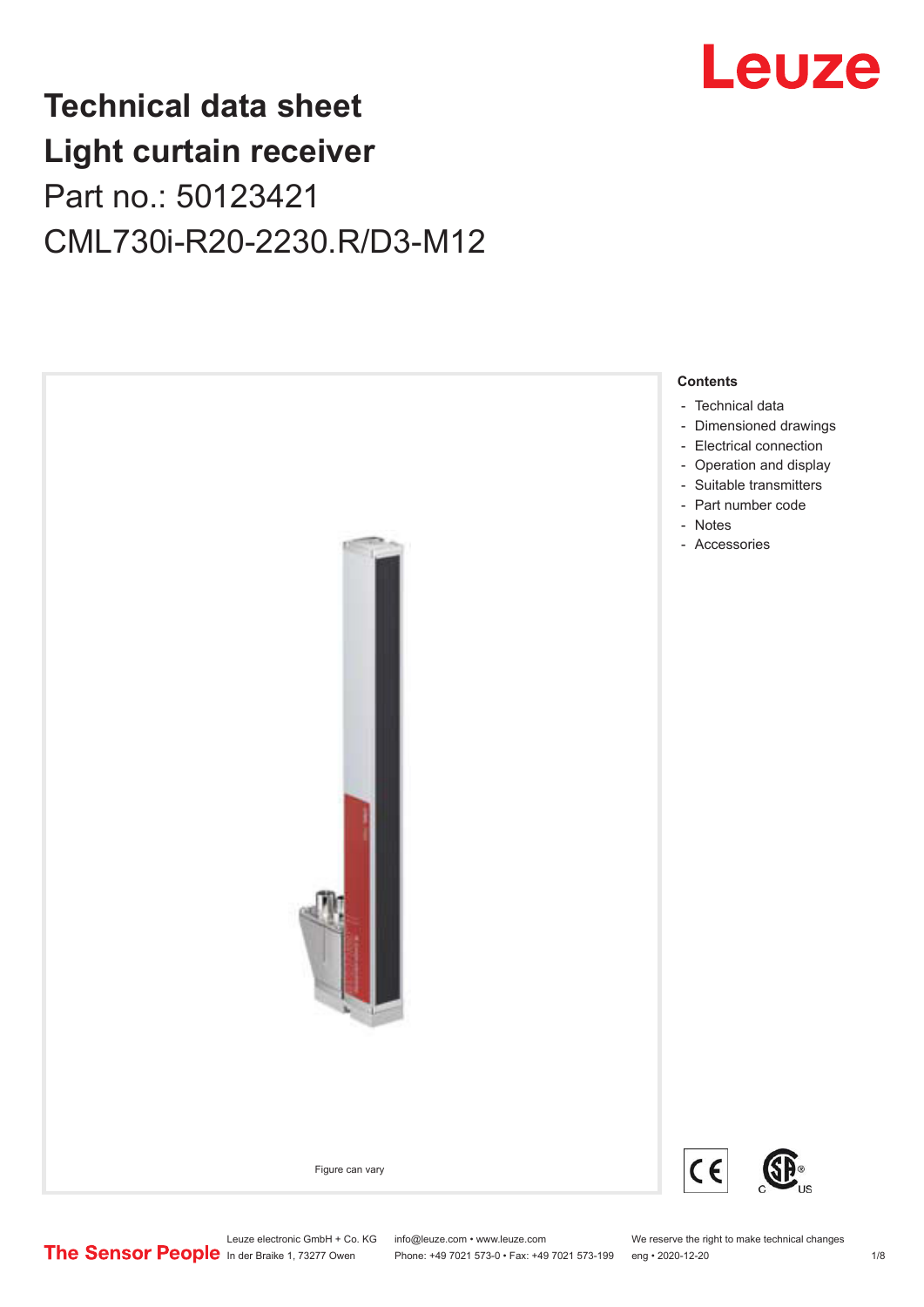### <span id="page-1-0"></span>**Technical data**

# Leuze

#### **Basic data**

| טוסט טופ                                       |                                                                    |
|------------------------------------------------|--------------------------------------------------------------------|
| <b>Series</b>                                  | 730                                                                |
| <b>Operating principle</b>                     | Throughbeam principle                                              |
| Device type                                    | Receiver                                                           |
| <b>Contains</b>                                | Accessories for the use of the BT-2R1                              |
| Application                                    | Detection of transparent objects                                   |
|                                                | Object measurement                                                 |
| <b>Special version</b>                         |                                                                    |
|                                                |                                                                    |
| <b>Special version</b>                         | Crossed-beam scanning                                              |
|                                                | Diagonal-beam scanning                                             |
|                                                | Parallel-beam scanning                                             |
| <b>Optical data</b>                            |                                                                    |
| <b>Operating range</b>                         | Guaranteed operating range                                         |
| <b>Operating range</b>                         | $0.39.5$ m                                                         |
| Operating range, transparent media             | 0.33.5m                                                            |
| <b>Operating range limit</b>                   | Typical operating range                                            |
| <b>Operating range limit</b>                   | $0.212$ m                                                          |
| <b>Measurement field length</b>                | 2,230 mm                                                           |
| <b>Number of beams</b>                         | 112 Piece(s)                                                       |
| <b>Beam spacing</b>                            | 20 mm                                                              |
|                                                |                                                                    |
| <b>Measurement data</b>                        |                                                                    |
| Minimum object diameter                        | 30 mm                                                              |
| <b>Electrical data</b>                         |                                                                    |
| <b>Protective circuit</b>                      | Polarity reversal protection                                       |
|                                                | Short circuit protected                                            |
|                                                | <b>Transient protection</b>                                        |
|                                                |                                                                    |
| Performance data                               |                                                                    |
| Supply voltage $U_{\rm B}$                     | 18  30 V, DC                                                       |
| <b>Residual ripple</b>                         | 0  15 %, From $U_{\rm B}$                                          |
| <b>Open-circuit current</b>                    | 0  435 mA, The specified values refer                              |
|                                                | to the entire package consisting of trans-<br>mitter and receiver. |
|                                                |                                                                    |
| Inputs/outputs selectable                      |                                                                    |
| Number of inputs/outputs selectable 2 Piece(s) |                                                                    |
| Type                                           | Inputs/outputs selectable                                          |
| Voltage type, outputs                          | DC                                                                 |
| Switching voltage, outputs                     | Typ. $U_B / 0 V$                                                   |
| Switching voltage, inputs                      | high: ≥6V                                                          |
|                                                | low: $\leq 4V$                                                     |
| Input/output 1                                 |                                                                    |
| <b>Timing</b>                                  |                                                                    |
|                                                |                                                                    |
| <b>Cycle time</b>                              | $1.27$ ms                                                          |
| Response time per beam                         | 10 µs                                                              |
| <b>Interface</b>                               |                                                                    |
| <b>Type</b>                                    | RS 485 Modbus                                                      |
| <b>RS 485</b>                                  |                                                                    |
| <b>Function</b>                                | Process                                                            |
|                                                |                                                                    |
| <b>Service interface</b>                       |                                                                    |
| <b>Type</b>                                    | IO-Link                                                            |

| <b>IO-Link</b>                                     |                              |
|----------------------------------------------------|------------------------------|
| <b>Function</b>                                    | Configuration via software   |
|                                                    | Service                      |
| <b>Connection</b>                                  |                              |
|                                                    |                              |
| <b>Number of connections</b><br><b>Plug outlet</b> | 2 Piece(s)<br>Rear side      |
|                                                    |                              |
| <b>Connection 1</b>                                |                              |
| <b>Function</b>                                    | Configuration interface      |
|                                                    | Connection to transmitter    |
|                                                    | Signal IN                    |
|                                                    | Signal OUT                   |
|                                                    | Voltage supply               |
| <b>Type of connection</b>                          | Connector                    |
| <b>Thread size</b>                                 | M12                          |
| Type                                               | Male                         |
| <b>Material</b>                                    | Metal                        |
| No. of pins                                        | 8-pin                        |
| Encoding                                           | A-coded                      |
| <b>Connection 2</b>                                |                              |
| <b>Function</b>                                    | <b>BUS IN</b>                |
|                                                    | <b>BUS OUT</b>               |
| Type of connection                                 | Connector                    |
| <b>Thread size</b>                                 | M <sub>12</sub>              |
| <b>Type</b>                                        | Female                       |
| <b>Material</b>                                    | Metal                        |
| No. of pins                                        | 5-pin                        |
| Encoding                                           | B-coded                      |
|                                                    |                              |
|                                                    |                              |
| <b>Mechanical data</b>                             |                              |
| Design                                             | Cubic                        |
| Dimension (W x H x L)                              | 29 mm x 35.4 mm x 2,263 mm   |
| <b>Housing material</b>                            | Metal                        |
| <b>Metal housing</b>                               | Aluminum                     |
| Lens cover material                                | Plastic                      |
| Net weight                                         | $2,350$ g<br>Silver          |
| <b>Housing color</b><br>Type of fastening          | Groove mounting              |
|                                                    | Via optional mounting device |
|                                                    |                              |
| <b>Operation and display</b>                       |                              |
| Type of display                                    | LED                          |
|                                                    | OLED display                 |
| <b>Number of LEDs</b>                              | 2 Piece(s)                   |
| Type of configuration                              | Software                     |
|                                                    | Teach-in                     |
| <b>Operational controls</b>                        | Membrane keyboard            |
| <b>Environmental data</b>                          |                              |
|                                                    |                              |
| Ambient temperature, operation                     | $-3060 °C$                   |
| Ambient temperature, storage                       | -40  70 °C                   |
| <b>Certifications</b>                              |                              |
| Degree of protection                               | IP 65                        |
| <b>Protection class</b>                            | III                          |
| <b>Certifications</b>                              | c CSA US                     |
| <b>Standards applied</b>                           | IEC 60947-5-2                |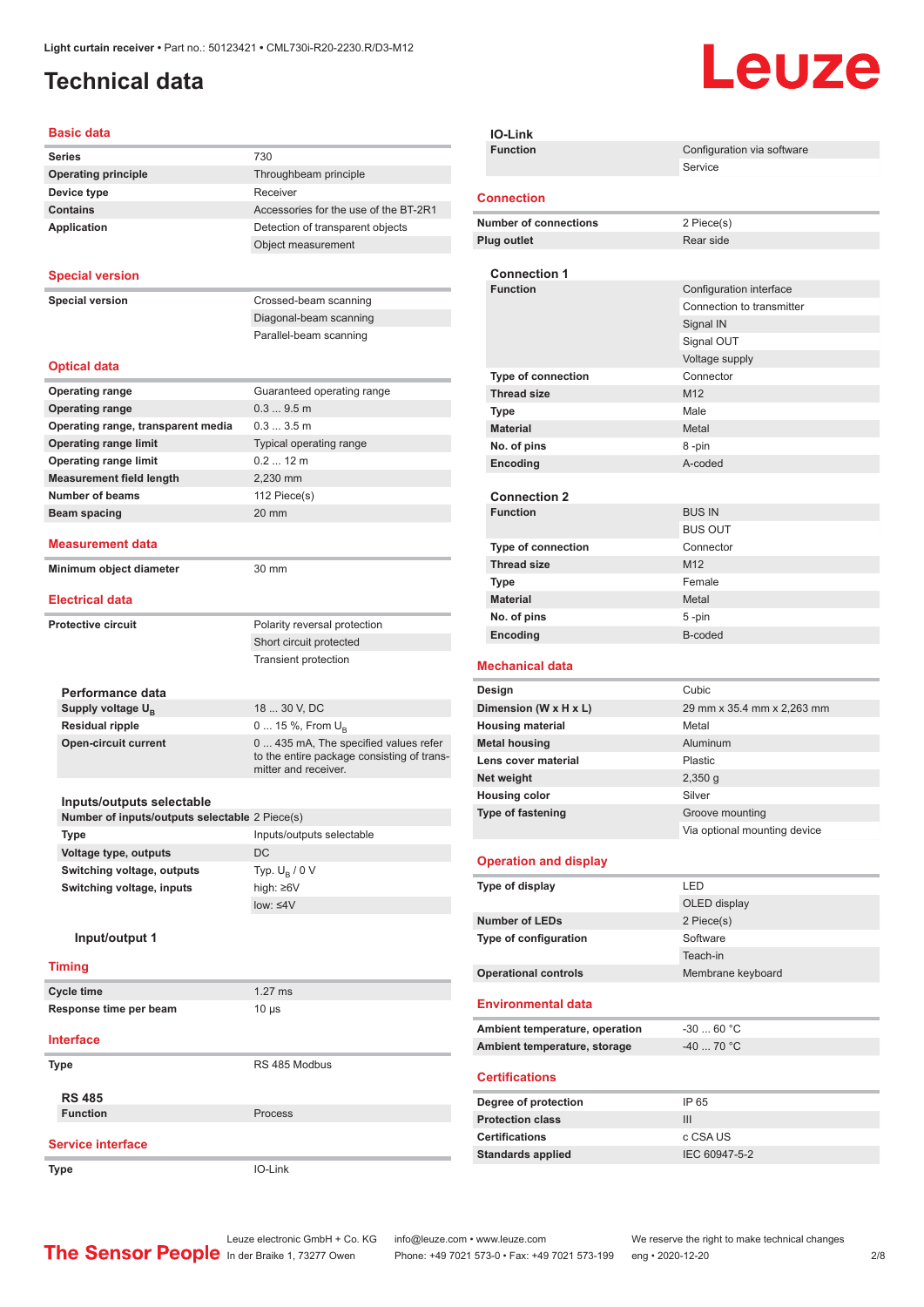### **Technical data**

| <b>Customs tariff number</b> | 90314990 |
|------------------------------|----------|
| eCl@ss 5.1.4                 | 27270910 |
| eCl@ss 8.0                   | 27270910 |
| eCl@ss 9.0                   | 27270910 |
| eCl@ss 10.0                  | 27270910 |
| eCl@ss 11.0                  | 27270910 |
| <b>ETIM 5.0</b>              | EC002549 |
| <b>ETIM 6.0</b>              | EC002549 |
| <b>ETIM 7.0</b>              | EC002549 |

#### Leuze electronic GmbH + Co. KG info@leuze.com • www.leuze.com We reserve the right to make technical changes ln der Braike 1, 73277 Owen Phone: +49 7021 573-0 • Fax: +49 7021 573-199 eng • 2020-12-20 3/8

Leuze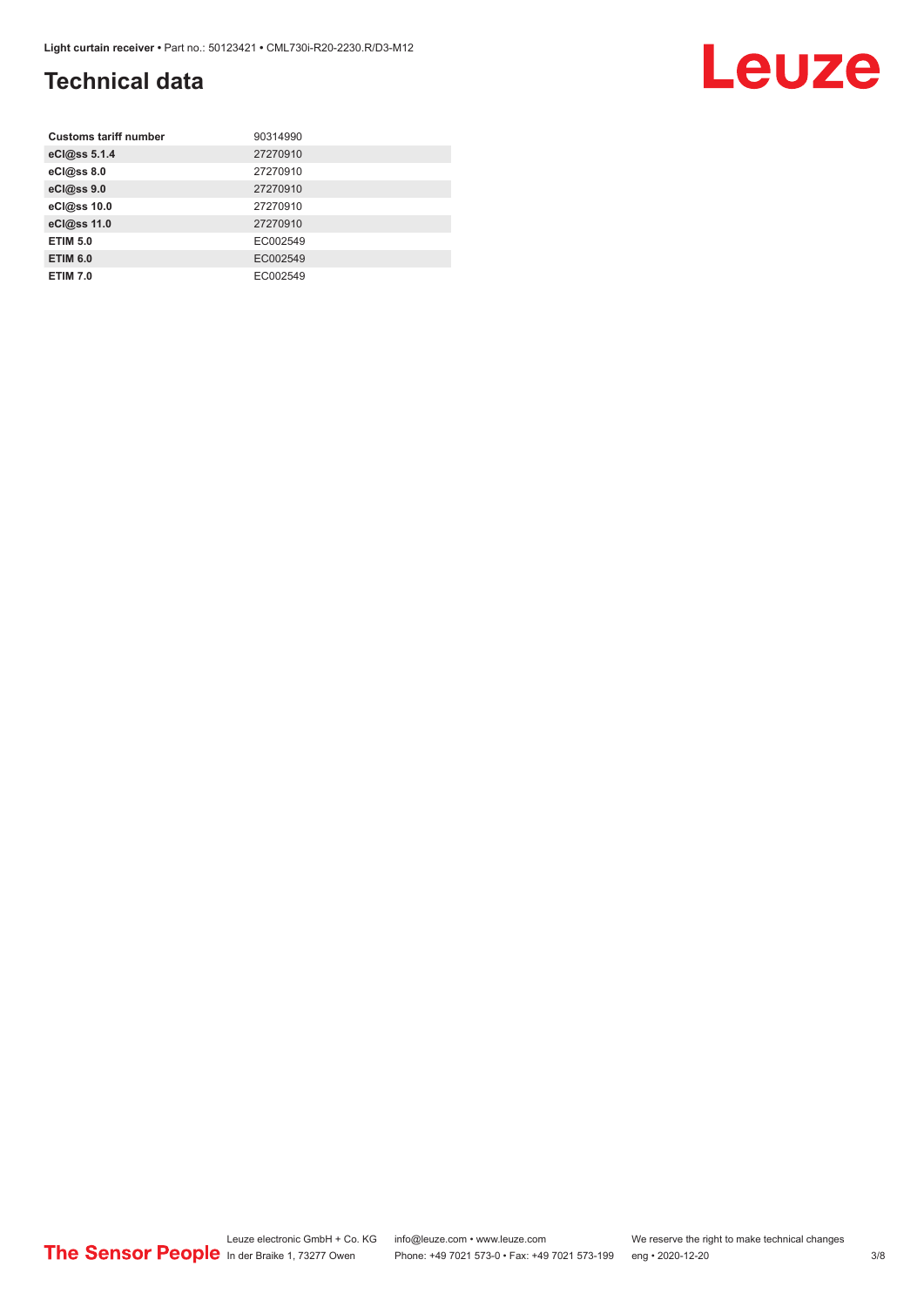#### <span id="page-3-0"></span>**Dimensioned drawings**

All dimensions in millimeters



- A Beam spacing 20 mm
- B Measurement field length 2230 mm
- F M6 thread

G Fastening groove

- R Receiver
	- Y 5 mm
	-

T Transmitter

Leuze electronic GmbH + Co. KG info@leuze.com • www.leuze.com We reserve the right to make technical changes<br>
The Sensor People in der Braike 1, 73277 Owen Phone: +49 7021 573-0 • Fax: +49 7021 573-199 eng • 2020-12-20 Phone: +49 7021 573-0 • Fax: +49 7021 573-199 eng • 2020-12-20 4/8

## **Leuze**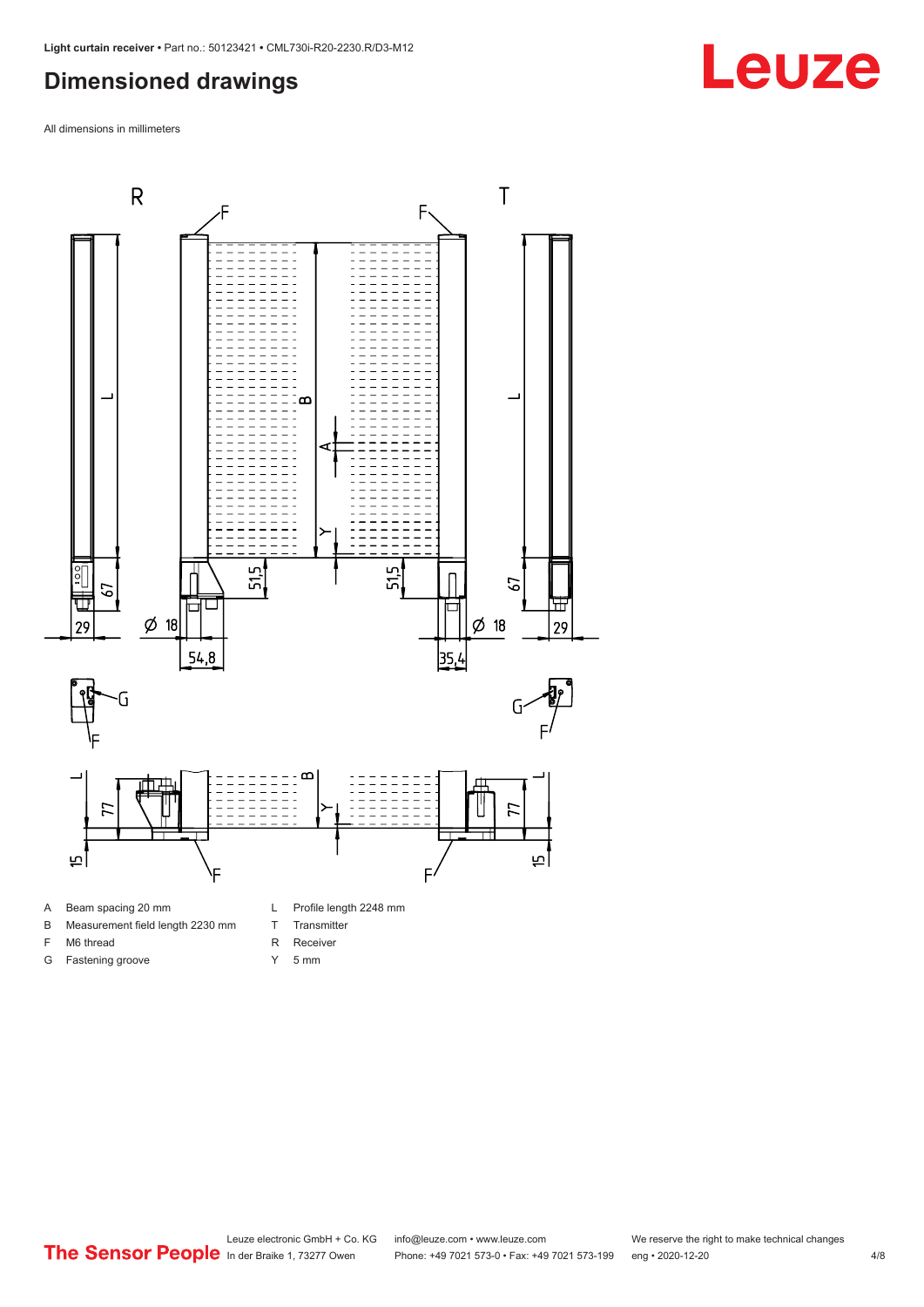#### <span id="page-4-0"></span>**Dimensioned drawings**





## **Electrical connection**

**Connection 1**

| <b>Function</b>    | Configuration interface   |
|--------------------|---------------------------|
|                    | Connection to transmitter |
|                    | Signal IN                 |
|                    | Signal OUT                |
|                    | Voltage supply            |
| Type of connection | Connector                 |
| <b>Thread size</b> | M12                       |
| <b>Type</b>        | Male                      |
| <b>Material</b>    | Metal                     |
| No. of pins        | 8-pin                     |
| Encoding           | A-coded                   |

#### **Pin Pin assignment**

|                | $V +$            |  |  |
|----------------|------------------|--|--|
| $\overline{2}$ | I/O <sub>1</sub> |  |  |
| 3              | <b>GND</b>       |  |  |
| $\overline{4}$ | IO-Link          |  |  |
| 5              | I/O <sub>2</sub> |  |  |
| 6              | RS 485 Tx+       |  |  |
|                | RS 485 Tx+       |  |  |
| 8              | <b>FE/SHIELD</b> |  |  |
|                |                  |  |  |



| <b>Function</b>    | <b>BUS IN</b>  |
|--------------------|----------------|
|                    | <b>BUS OUT</b> |
| Type of connection | Connector      |
| <b>Thread size</b> | M12            |
| <b>Type</b>        | Female         |
| <b>Material</b>    | Metal          |
| No. of pins        | $5 - pin$      |
| Encoding           | B-coded        |
|                    |                |

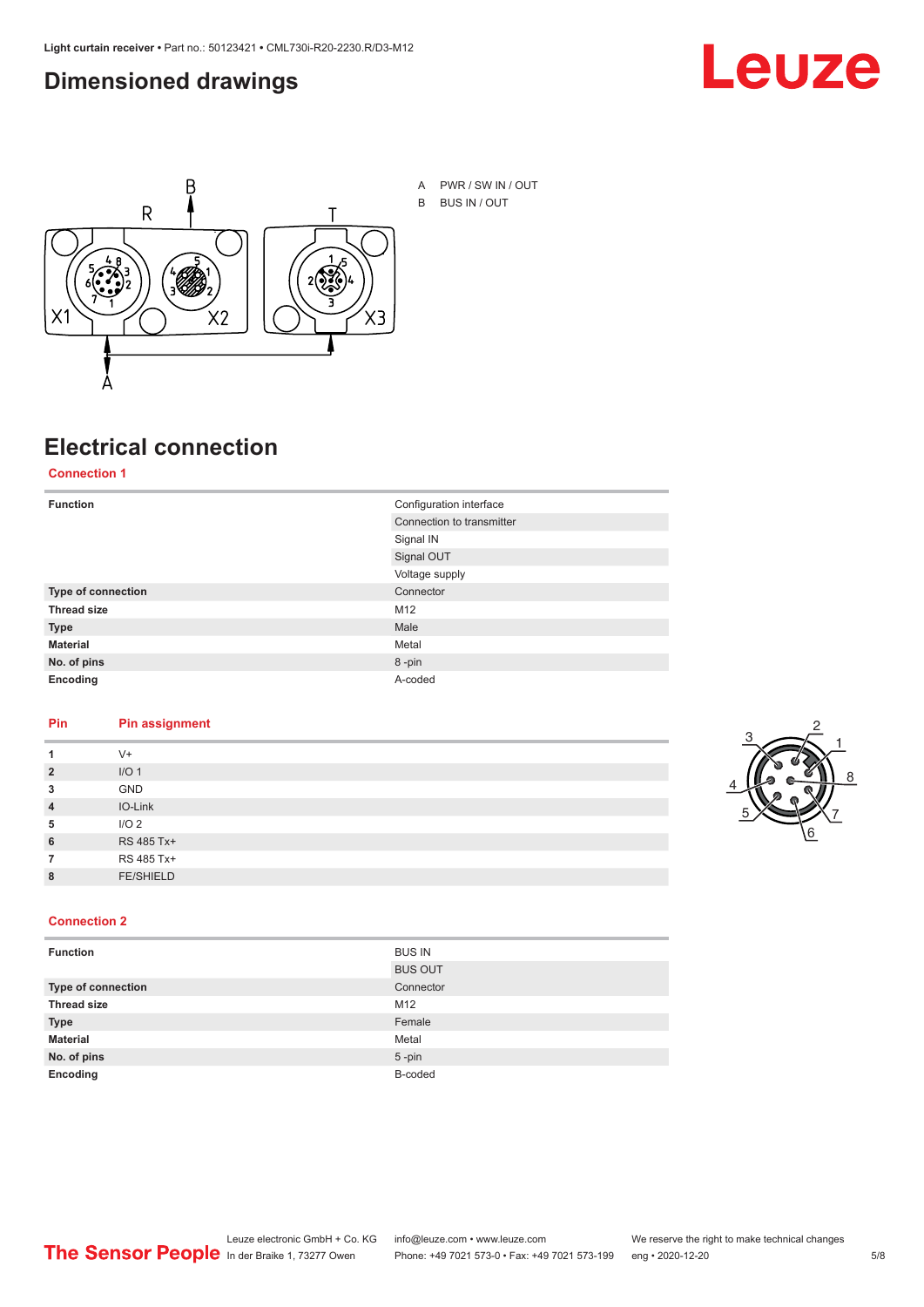### <span id="page-5-0"></span>**Electrical connection**

| Pin | Pin assignment   |  |
|-----|------------------|--|
|     | V+               |  |
| ∍   | Tx-              |  |
| 3   | PB GND           |  |
|     | Tx+              |  |
| 5   | <b>FE/SHIELD</b> |  |

### **Operation and display**

| <b>LED</b>     | <b>Display</b>           | <b>Meaning</b>                         |
|----------------|--------------------------|----------------------------------------|
|                | Green, continuous light  | Operational readiness                  |
|                | Green, flashing          | Teach / error                          |
| $\overline{2}$ | Yellow, continuous light | Light path free, with function reserve |
|                | Yellow, flashing         | No function reserve                    |
|                | Off                      | Object detected                        |

#### **Suitable transmitters**

| Part no. | <b>Designation</b>         | <b>Article</b>               | <b>Description</b>                                                          |
|----------|----------------------------|------------------------------|-----------------------------------------------------------------------------|
| 50118979 | CML730i-T20-<br>2230.R-M12 | Light curtain<br>transmitter | Operating range: 0.3  9.5 m<br>Connection: Connector, M12, Rear side, 5-pin |

#### **Part number code**

Part designation: **CML7XXi-YZZ-AAAA.BCCCDDD-EEEFFF**

| <b>CML</b>  | <b>Operating principle</b><br>Measuring light curtain                                                                                     |
|-------------|-------------------------------------------------------------------------------------------------------------------------------------------|
| 7XXi        | <b>Series</b><br>720i: 720i series<br>730i: 730i series                                                                                   |
| Y           | Device type<br>T: transmitter<br>R: receiver                                                                                              |
| <b>ZZ</b>   | <b>Beam spacing</b><br>$05:5$ mm<br>10:10 mm<br>20:20 mm<br>40:40 mm                                                                      |
| <b>AAAA</b> | Measurement field length [mm], dependent on beam spacing                                                                                  |
| B           | Equipment<br>A: connector outlet, axial<br>R: rear connector outlet                                                                       |
| CCC         | Interface<br>L: IO-Link<br>/CN: CANopen<br>/PB: PROFIBUS<br>/PN: PROFINET<br>/CV: Analog current and voltage output<br>/D3: RS 485 Modbus |

**Leuze**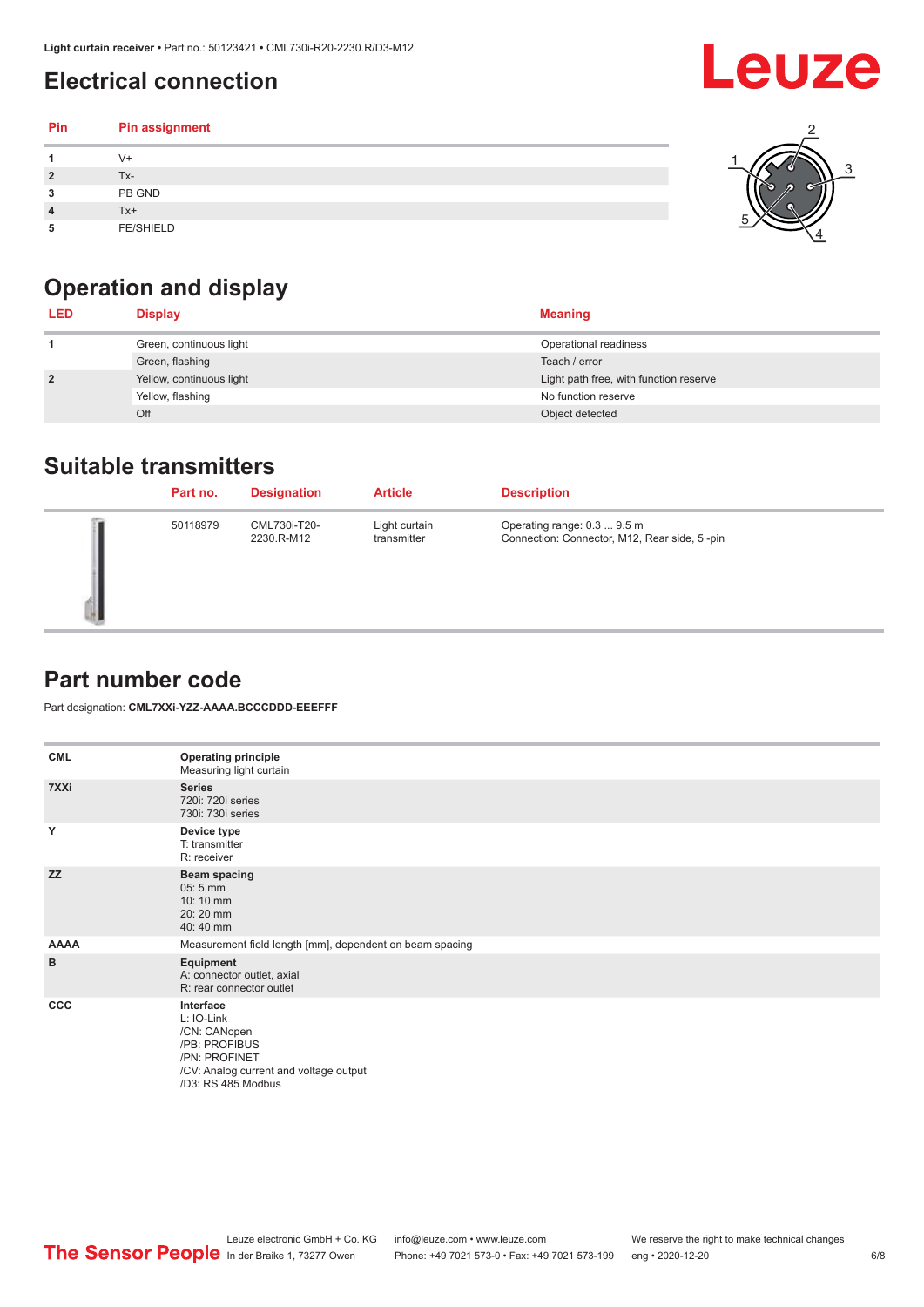#### <span id="page-6-0"></span>**Part number code**



| <b>DDD</b> | <b>Special equipment</b><br>-PS: Power Setting                                                    |
|------------|---------------------------------------------------------------------------------------------------|
| <b>EEE</b> | <b>Electrical connection</b><br>M12: M12 connector                                                |
| <b>FFF</b> | -EX: Explosion protection                                                                         |
|            | <b>Note</b>                                                                                       |
| $\bullet$  | Vector A list with all available device types can be found on the Leuze website at www.leuze.com. |

#### **Notes**

| $\%$ This product is not a safety sensor and is not intended as personnel protection.<br>₹ The product may only be put into operation by competent persons.<br>♦ Only use the product in accordance with its intended use. |
|----------------------------------------------------------------------------------------------------------------------------------------------------------------------------------------------------------------------------|



#### **For UL applications:**

ª For UL applications, use is only permitted in Class 2 circuits in accordance with the NEC (National Electric Code). ª These proximity switches shall be used with UL Listed Cable assemblies rated 30V, 0.5A min, in the field installation, or equivalent (categories: CYJV/ CYJV7 or PVVA/PVVA7)

#### **Accessories**

### Connection technology - Connection cables

|        | Part no. | <b>Designation</b>     | <b>Article</b>   | <b>Description</b>                                                                                                                                         |
|--------|----------|------------------------|------------------|------------------------------------------------------------------------------------------------------------------------------------------------------------|
| 2<br>W | 50132079 | KD U-M12-5A-V1-<br>050 | Connection cable | Connection 1: Connector, M12, Axial, Female, A-coded, 5-pin<br>Connection 2: Open end<br>Shielded: No<br>Cable length: 5,000 mm<br>Sheathing material: PVC |

#### Connection technology - Y distribution cables

|   |   | Part no. | <b>Designation</b>          | <b>Article</b>        | <b>Description</b>                                                                                                                                                                                                                                                                                  |
|---|---|----------|-----------------------------|-----------------------|-----------------------------------------------------------------------------------------------------------------------------------------------------------------------------------------------------------------------------------------------------------------------------------------------------|
| Ø | ø | 50118183 | K-Y1 M12A-5m-<br>M12A-S-PUR | Interconnection cable | Connection 1: Connector, M12, Axial, Female, A-coded, 5-pin<br>Connection 2: Connector, M12, Axial, Male, A-coded, 5-pin<br>Connection 3: Connector, M12, Axial, Female, A-coded, 8-pin<br>Shielded: Yes<br>Cable length fork 1: 5,000 mm<br>Cable length fork 2: 150 mm<br>Sheathing material: PUR |